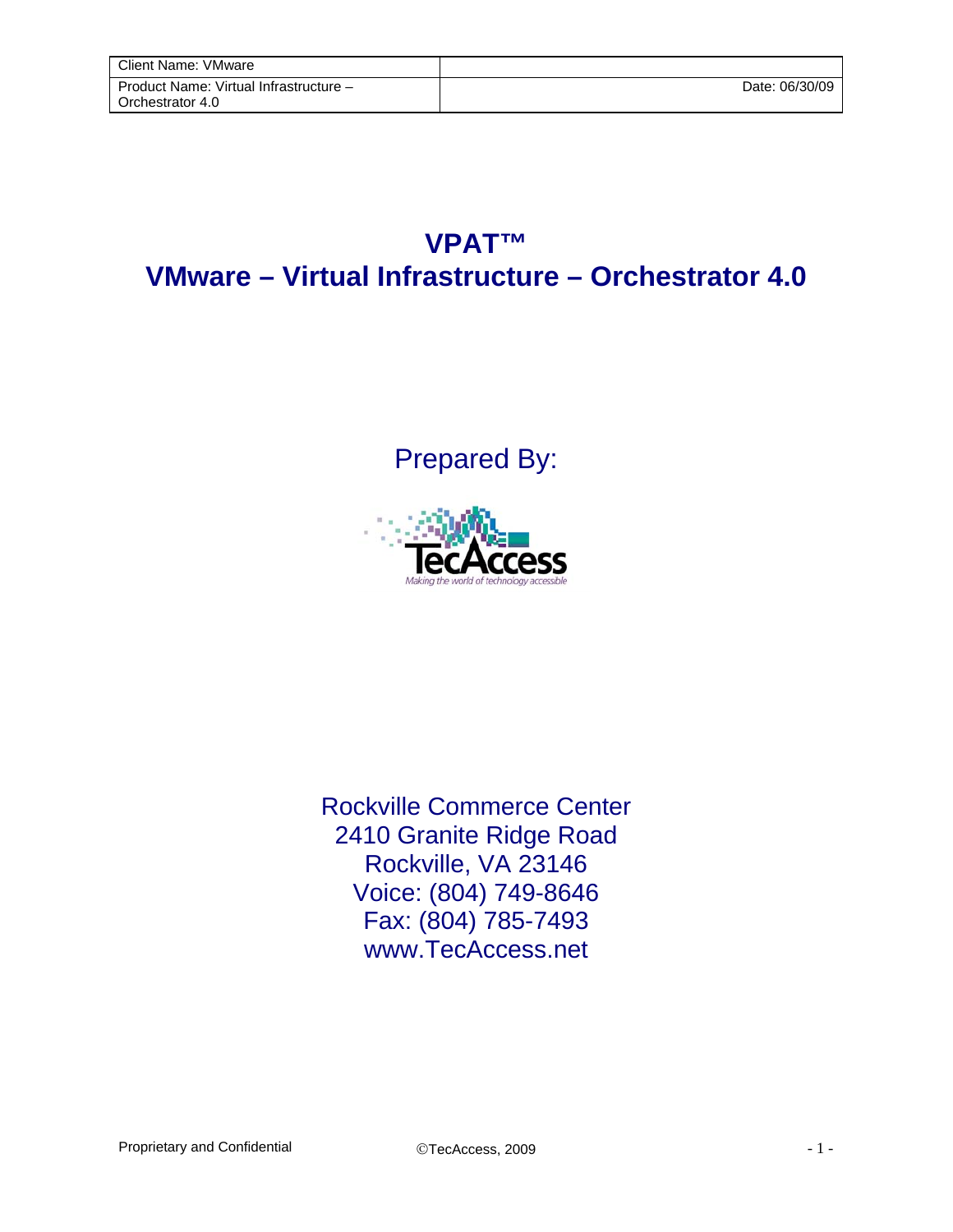## **VPAT**

**Product**: VMware - Virtual Infrastructure – Orchestrator 4.0 **Contact for more information:** http://www.vmware.com **Date:** June, 2009

F

| <b>Summary of Voluntary Product Accessibility Template</b>                      |                                              |                                                                                                                                          |
|---------------------------------------------------------------------------------|----------------------------------------------|------------------------------------------------------------------------------------------------------------------------------------------|
| <b>Criteria</b>                                                                 | <b>Supporting</b><br><b>Features</b>         | <b>Remarks and Explanations</b>                                                                                                          |
| Section 1194.21 Software<br><b>Applications and Operating</b><br><b>Systems</b> | <b>Supports</b><br>with<br><b>Exceptions</b> | Please refer to the attached 1194.21<br>VPAT.                                                                                            |
| Section 1194.22 Web-based<br>Internet Information and<br>Applications           | <b>Supports</b><br>with<br>exceptions        | When accessed through the Virtual<br>Infrastructure - VI Web Access Client<br>4.0                                                        |
|                                                                                 |                                              | The Web based GUI accessed<br>through the VmWare VI Web Access<br>Client 4.0 allows access to vCenter<br>Server 4.0 and Orchestrator 4.0 |
|                                                                                 |                                              | Please refer to the attached 1194.22<br>VPAT.                                                                                            |
| Section 1194.23<br><b>Telecommunications Products</b>                           | Not<br>Applicable                            |                                                                                                                                          |
| Section 1194.24 Video and<br><b>Multimedia Products</b>                         | <b>Not</b><br>Applicable                     |                                                                                                                                          |
| Section 1194.25 Self-contained,<br><b>Closed Products</b>                       | <b>Not</b><br>Applicable                     |                                                                                                                                          |
| Section 1194.26 Desktop and<br><b>Portable Computers</b>                        | <b>Not</b><br>Applicable                     |                                                                                                                                          |
| Section 1194.31 Functional<br>Performance Criteria                              | <b>Supports</b><br>with<br><b>Exceptions</b> | Please reference the attached<br>1194.21, 1194.22 and 1194.31<br>sections.                                                               |
| Section 1194.41 Information,<br>Documentation and Support                       | <b>Supports</b>                              | Please reference the attached<br>1194.41 section.                                                                                        |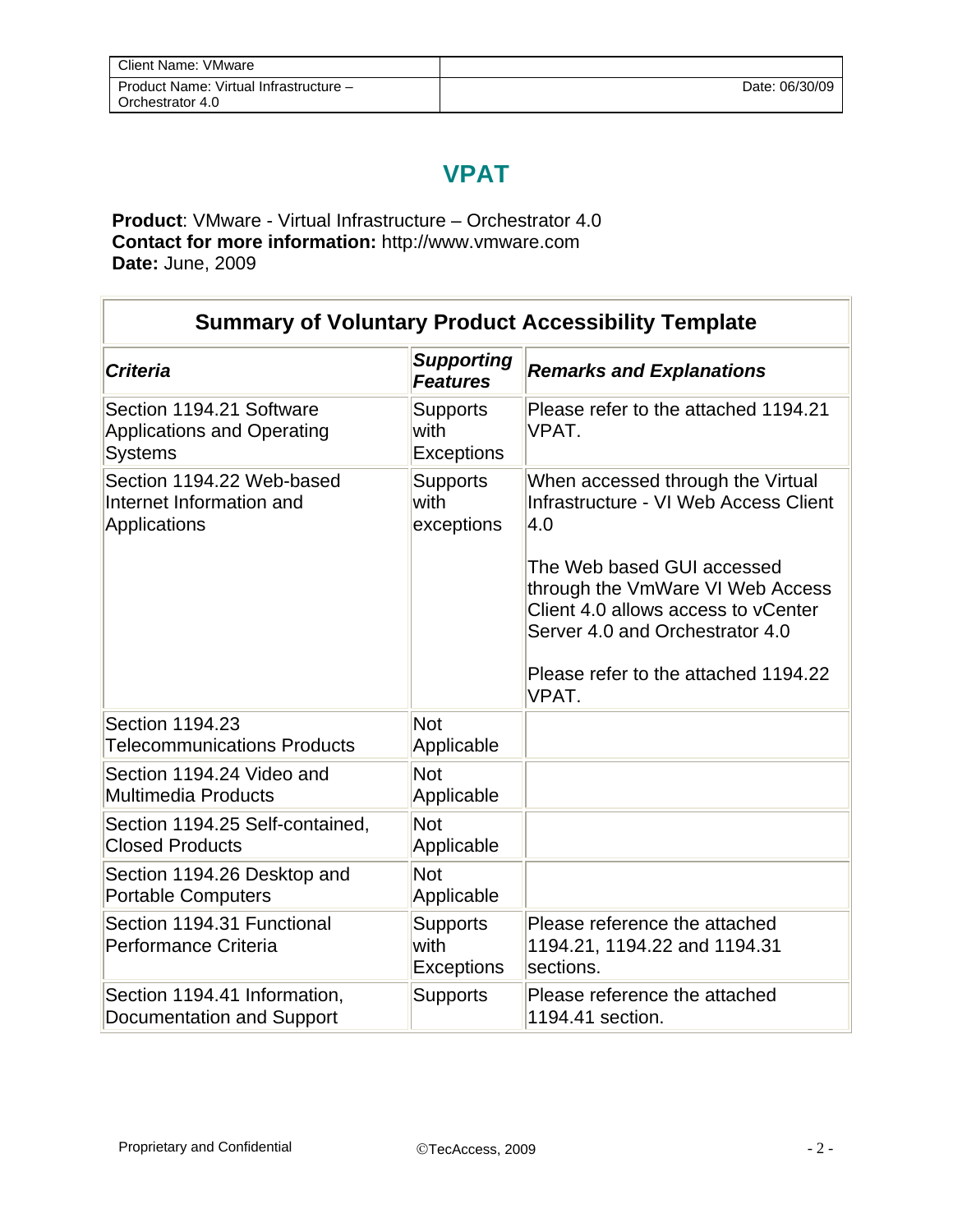| Client Name: VMware                                        |                |
|------------------------------------------------------------|----------------|
| Product Name: Virtual Infrastructure -<br>Orchestrator 4.0 | Date: 06/30/09 |

| <b>Supporting Features (second column on VPAT)</b>                         |                                                                                                                                                                                                                                                                                                                                              |  |
|----------------------------------------------------------------------------|----------------------------------------------------------------------------------------------------------------------------------------------------------------------------------------------------------------------------------------------------------------------------------------------------------------------------------------------|--|
| <b>Supports</b>                                                            | Use this language when you determine the product<br>fully meets the letter and intent of the Criteria.                                                                                                                                                                                                                                       |  |
| <b>Supports with Exceptions</b>                                            | Use this language when you determine the product<br>does not fully meet the letter and intent of the<br>Criteria, but provides some level of access relative<br>to the Criteria.                                                                                                                                                             |  |
| <b>Supports through Equivalent</b><br><b>Facilitation</b>                  | Use this language when you have identified an<br>alternate way to meet the intent of the Criteria or<br>when the product does not fully meet the intent of<br>the Criteria.                                                                                                                                                                  |  |
| <b>Supports when combined with</b><br><b>Compatible AT</b>                 | Use this language when you determine the product<br>fully meets the letter and intent of the Criteria when<br>used in combination with Compatible AT. For<br>example, many software programs can provide<br>speech output when combined with a compatible<br>screen reader (commonly used assistive<br>technology for people who are blind). |  |
| <b>Does not Support</b>                                                    | Use this language when you determine the product<br>does not meet the letter or intent of the Criteria.                                                                                                                                                                                                                                      |  |
| <b>Not Applicable</b>                                                      | Use this language when you determine that the<br>Criteria do not apply to the specific product.                                                                                                                                                                                                                                              |  |
| <b>Not Applicable - Fundamental</b><br><b>Alteration Exception Applies</b> | Use this language when you determine a<br>Fundamental Alteration of the product would be<br>required to meet the Criteria (see the access board<br>standards for the definition of "fundamental<br>alteration").                                                                                                                             |  |

| 1194.21 Software Applications and Operating Systems                                                                                                                                                                                          |                                      |                                                          |
|----------------------------------------------------------------------------------------------------------------------------------------------------------------------------------------------------------------------------------------------|--------------------------------------|----------------------------------------------------------|
| <b>Criteria</b>                                                                                                                                                                                                                              | <b>Supporting</b><br><b>Features</b> | <b>Remarks and explanations</b>                          |
| $(a)$ When software is designed to<br>run on a system that has a<br>keyboard, product functions shall be<br>executable from a keyboard where<br>the function itself or the result of<br>performing a function can be<br>discerned textually. | <b>Supports</b>                      | The application is fully navigable with<br>the keyboard. |

F

 $\overline{a}$ 

L.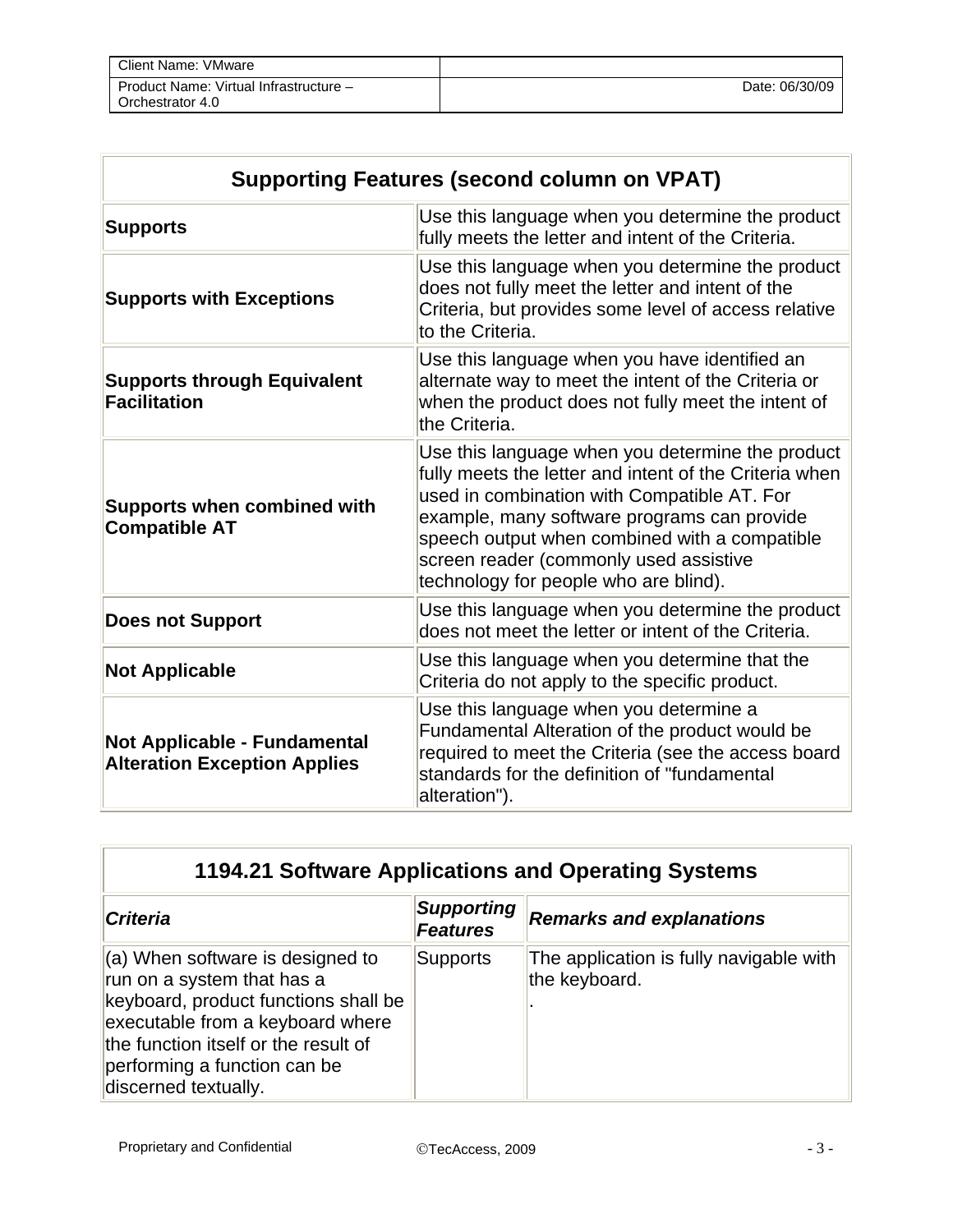| Client Name: VMware                                        |                |
|------------------------------------------------------------|----------------|
| Product Name: Virtual Infrastructure -<br>Orchestrator 4.0 | Date: 06/30/09 |

| (b) Applications shall not disrupt or<br>disable activated features of other<br>products that are identified as<br>accessibility features, where those<br>features are developed and<br>documented according to industry<br>standards. Applications also shall<br>not disrupt or disable activated<br>features of any operating system<br>that are identified as accessibility<br>features where the application<br>programming interface for those<br>accessibility features has been<br>documented by the manufacturer of<br>the operating system and is<br>available to the product developer. | <b>Supports</b><br>with<br>Exceptions        | Virtual Infrastructure - Orchestrator<br>4.0 does interrupt or disable assistive<br>technology or assistive technology<br>features.                                                                                                                                                                                                                                                                                                               |
|---------------------------------------------------------------------------------------------------------------------------------------------------------------------------------------------------------------------------------------------------------------------------------------------------------------------------------------------------------------------------------------------------------------------------------------------------------------------------------------------------------------------------------------------------------------------------------------------------|----------------------------------------------|---------------------------------------------------------------------------------------------------------------------------------------------------------------------------------------------------------------------------------------------------------------------------------------------------------------------------------------------------------------------------------------------------------------------------------------------------|
| (c) A well-defined on-screen<br>indication of the current focus shall<br>be provided that moves among<br>interactive interface elements as the<br>input focus changes. The focus shall<br>be programmatically exposed so<br>that Assistive Technology can track<br>focus and focus changes.                                                                                                                                                                                                                                                                                                       | <b>Supports</b><br>with<br><b>Exceptions</b> | Assistive technology can track focus<br>changes and determine what<br>interactive interface element has the<br>current focus in many cases. Focus<br>can also be tracked visually in many<br>cases, however, the focus moves to<br>areas without text displayed on the<br>screen and they will be read aloud by<br>screen readers and do not represent<br>items on the screen.                                                                    |
| (d) Sufficient information about a<br>user interface element including the<br>identity, operation and state of the<br>element shall be available to<br>Assistive Technology. When an<br>image represents a program<br>element, the information conveyed<br>by the image must also be available<br>in text.                                                                                                                                                                                                                                                                                        | <b>Supports</b><br>with<br><b>Exceptions</b> | Many controls have sufficient<br>information for identifying them<br>including name, role, state and value<br>information provided through<br>Microsoft Active Accessibility (MSAA).<br>However, controls do exist that do not<br>have identifying information that<br>assistive technology can use.<br>Some controls which are links or<br>buttons are not identified as<br>interactive interface elements through<br>the Role property of MSAA. |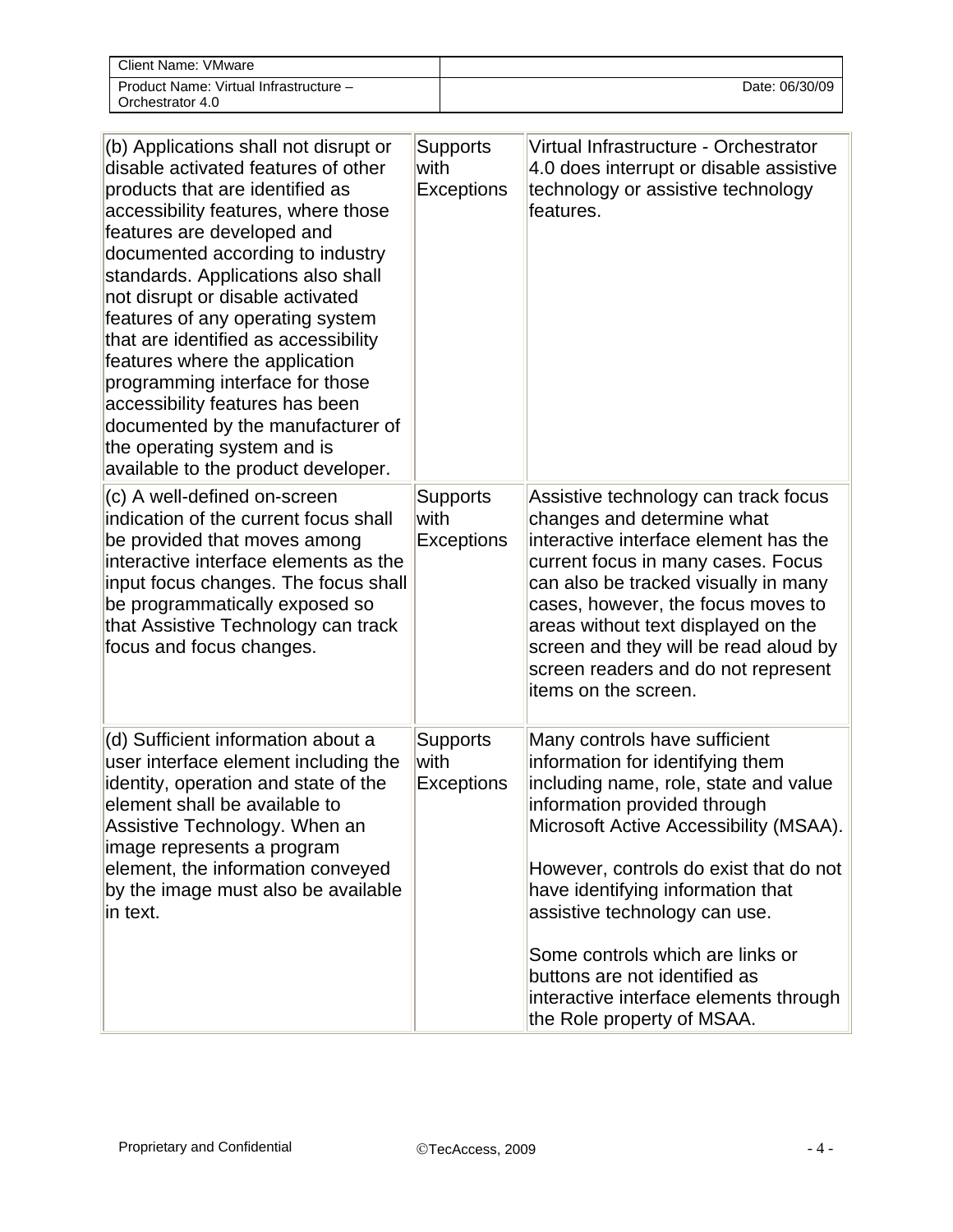| Client Name: VMware                                        |                |
|------------------------------------------------------------|----------------|
| Product Name: Virtual Infrastructure -<br>Orchestrator 4.0 | Date: 06/30/09 |

| (e) When bitmap images are used to<br>identify controls, status indicators, or<br>other programmatic elements, the<br>meaning assigned to those images<br>shall be consistent throughout an<br>application's performance.                 | <b>Supports</b>                              | Image meaning is consistent.                                                                                                                                           |
|-------------------------------------------------------------------------------------------------------------------------------------------------------------------------------------------------------------------------------------------|----------------------------------------------|------------------------------------------------------------------------------------------------------------------------------------------------------------------------|
| (f) Textual information shall be<br>provided through operating system<br>functions for displaying text. The<br>minimum information that shall be<br>made available is text content, text<br>input caret location, and text<br>attributes. | <b>Supports</b><br>with<br><b>Exceptions</b> | Text is available through the operating<br>system and assistive technology can<br>read it in many cases, however there<br>are examples when text is not being<br>read. |
| (g) Applications shall not override<br>user selected contrast and color<br>selections and other individual<br>display attributes.                                                                                                         | <b>Supports</b><br>with<br><b>Exceptions</b> | Virtual Infrastructure - vCenter Server<br>4.0 with Orchestrator does honor or<br>extend Windows high contrast<br>settings but not large font settings.                |
| (h) When animation is displayed, the Not<br>information shall be displayable in at Applicable<br>least one non-animated presentation<br>mode at the option of the user.                                                                   |                                              | Animation is not used.                                                                                                                                                 |
| (i) Color coding shall not be used as<br>the only means of conveying<br>information, indicating an action,<br>prompting a response, or<br>distinguishing a visual element.                                                                | <b>Supports</b>                              | Color Coding is not the sole means of<br>conveying important information.                                                                                              |
| (j) When a product permits a user to<br>adjust color and contrast settings, a<br>variety of color selections capable of<br>producing a range of contrast levels<br>shall be provided.                                                     | Not<br>Applicable                            | Orchestrator does not permit changes<br>to color and contrast.                                                                                                         |
| (k) Software shall not use flashing or<br>blinking text, objects, or other<br>elements having a flash or blink<br>frequency greater than 2 Hz and<br>lower than 55 Hz.                                                                    | Supports                                     | Blinking and flashing does not occur<br>in the prohibited range.                                                                                                       |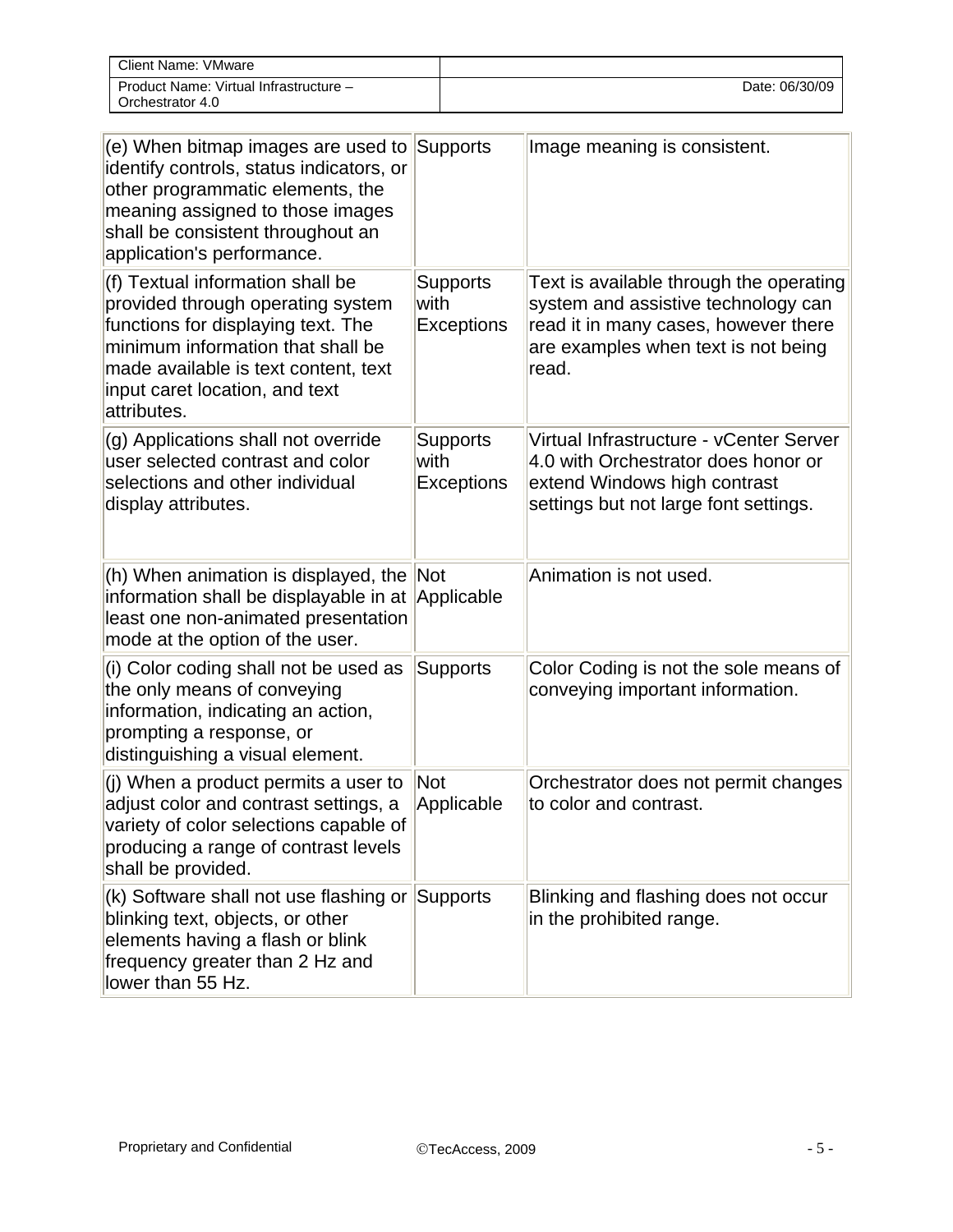| Client Name: VMware                                        |                |
|------------------------------------------------------------|----------------|
| Product Name: Virtual Infrastructure -<br>Orchestrator 4.0 | Date: 06/30/09 |

| (I) When electronic forms are used,<br>the form shall allow people using<br>Assistive Technology to access the<br>information, field elements, and<br>functionality required for completion<br>and submission of the form,<br>including all directions and cues. | Supports | Orchestrator allows all forms to be<br>filled out using assistive technology |
|------------------------------------------------------------------------------------------------------------------------------------------------------------------------------------------------------------------------------------------------------------------|----------|------------------------------------------------------------------------------|
|                                                                                                                                                                                                                                                                  |          |                                                                              |

| 1194.22 Web-based Internet information and applications                                                                                                                  |                                       |                                                                                          |
|--------------------------------------------------------------------------------------------------------------------------------------------------------------------------|---------------------------------------|------------------------------------------------------------------------------------------|
| <b>Criteria</b>                                                                                                                                                          | <b>Supporting</b><br><b>Features</b>  | <b>Remarks and explanations</b>                                                          |
| (a) A text equivalent for every non-<br>text element shall be provided (e.g.,<br>via "alt", "longdesc", or in element<br>content).                                       | <b>Supports</b><br>with<br>exceptions | Some graphical status indicators such<br>as such as red triangles do not have<br>labels. |
| (b) Equivalent alternatives for any<br>multimedia presentation shall be<br>synchronized with the presentation.                                                           | <b>Not</b><br>Applicable              | No Multimedia is present.                                                                |
| (c) Web pages shall be designed so<br>that all information conveyed with<br>color is also available without color,<br>for example from context or markup.                | <b>Supports</b>                       | Color is not used as a sole means of<br>conveying information.                           |
| (d) Documents shall be organized so<br>they are readable without requiring<br>an associated style sheet.                                                                 | <b>Supports</b>                       | When Style Sheets are disabled the<br>pages are usable                                   |
| (e) Redundant text links shall be<br>provided for each active region of a<br>server-side image map.                                                                      | <b>Not</b><br>Applicable              | Server-side image maps are not<br>used.                                                  |
| (f) Client-side image maps shall be<br>provided instead of server-side<br>image maps except where the<br>regions cannot be defined with an<br>available geometric shape. | Not<br>Applicable                     | Client-side image maps are not used.                                                     |
| (g) Row and column headers shall<br>be identified for data tables.                                                                                                       | <b>Supports</b><br>with<br>exceptions | Row and column headers are<br>identified for most, but not all, data<br>tables.          |
| (h) Markup shall be used to<br>associate data cells and header cells<br>for data tables that have two or more<br>logical levels of row or column<br>headers.             | <b>Not</b><br>Applicable              | Data tables with two or more logical<br>levels are not present.                          |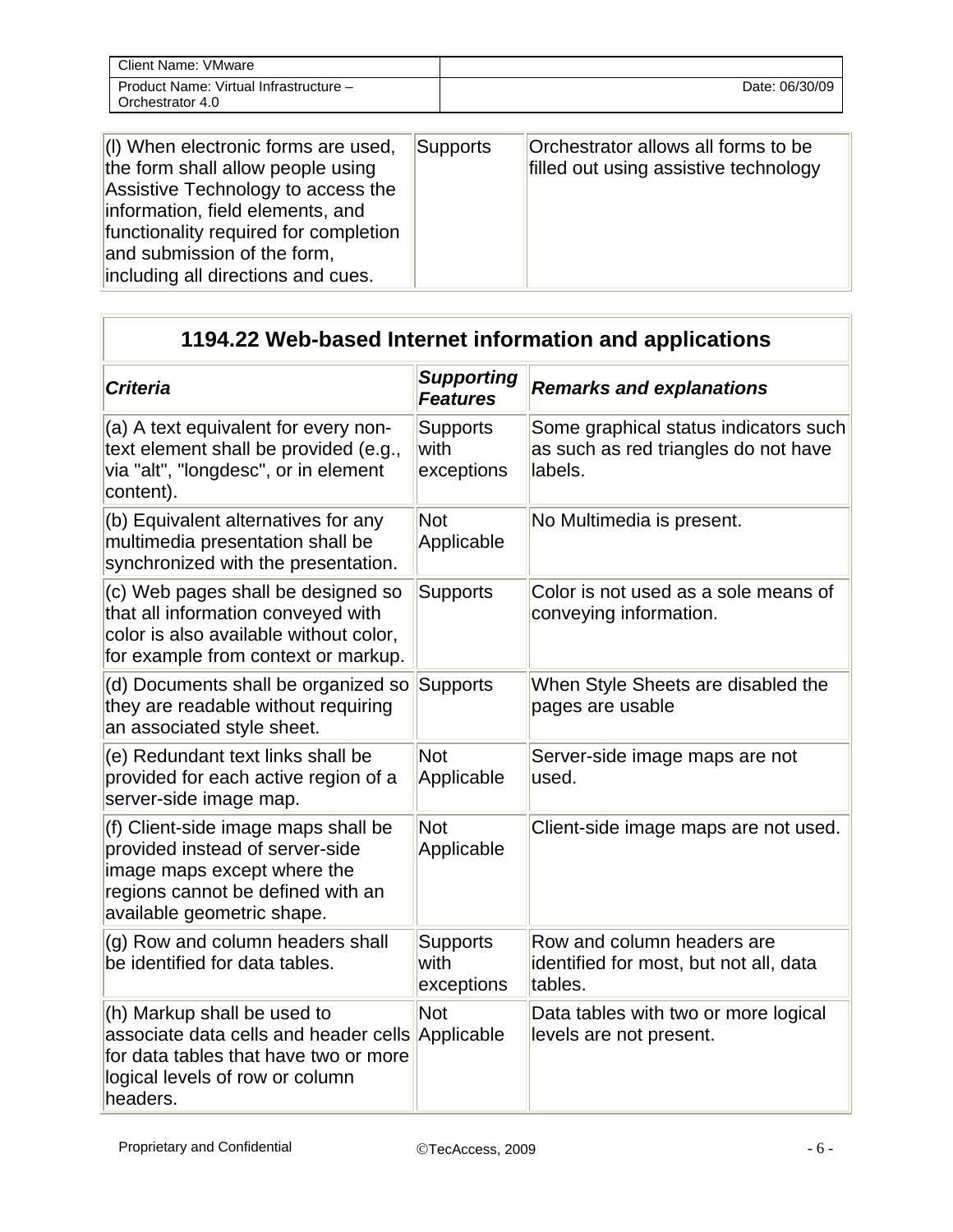| Client Name: VMware                                        |                |
|------------------------------------------------------------|----------------|
| Product Name: Virtual Infrastructure -<br>Orchestrator 4.0 | Date: 06/30/09 |

| (i) Frames shall be titled with text<br>that facilitates frame identification<br>and navigation                                                                                                                                                                                                                          | <b>Supports</b><br>with<br>exceptions | Orchestrator uses iFrames, which<br>though titled can be difficult to<br>navigate.                 |
|--------------------------------------------------------------------------------------------------------------------------------------------------------------------------------------------------------------------------------------------------------------------------------------------------------------------------|---------------------------------------|----------------------------------------------------------------------------------------------------|
| (i) Pages shall be designed to avoid<br>causing the screen to flicker with a<br>frequency greater than 2 Hz and<br>lower than 55 Hz.                                                                                                                                                                                     | <b>Supports</b>                       | Flickering does not occur in the<br>prohibited range.                                              |
| (k) A text-only page, with equivalent<br>information or functionality, shall be<br>provided to make a web site comply<br>with the provisions of this part, when<br>compliance cannot be accomplished<br>in any other way. The content of the<br>text-only page shall be updated<br>whenever the primary page<br>changes. | Not<br>Applicable                     |                                                                                                    |
| (I) When pages utilize scripting<br>languages to display content, or to<br>create interface elements, the<br>information provided by the script<br>shall be identified with functional text<br>that can be read by Assistive<br>Technology.                                                                              | <b>Supports</b><br>with<br>exceptions | Client-side scripting is not fully<br>accessible. See the discussion under<br>the 1194.21 section. |
| (m) When a web page requires that<br>an applet, plug-in or other<br>application be present on the client<br>system to interpret page content, the<br>page must provide a link to a plug-in<br>or applet that complies with<br>§1194.21(a) through (I).                                                                   | Not<br>Applicable                     |                                                                                                    |
| (n) When electronic forms are<br>designed to be completed on-line,<br>the form shall allow people using<br>Assistive Technology to access the<br>information, field elements, and<br>functionality required for completion<br>and submission of the form,<br>including all directions and cues.                          | Supports                              | Forms are Accessible                                                                               |
| (o) A method shall be provided that<br>permits users to skip repetitive<br>navigation links.                                                                                                                                                                                                                             | Does not<br>Support                   | No Skip Navigation Link is provided.                                                               |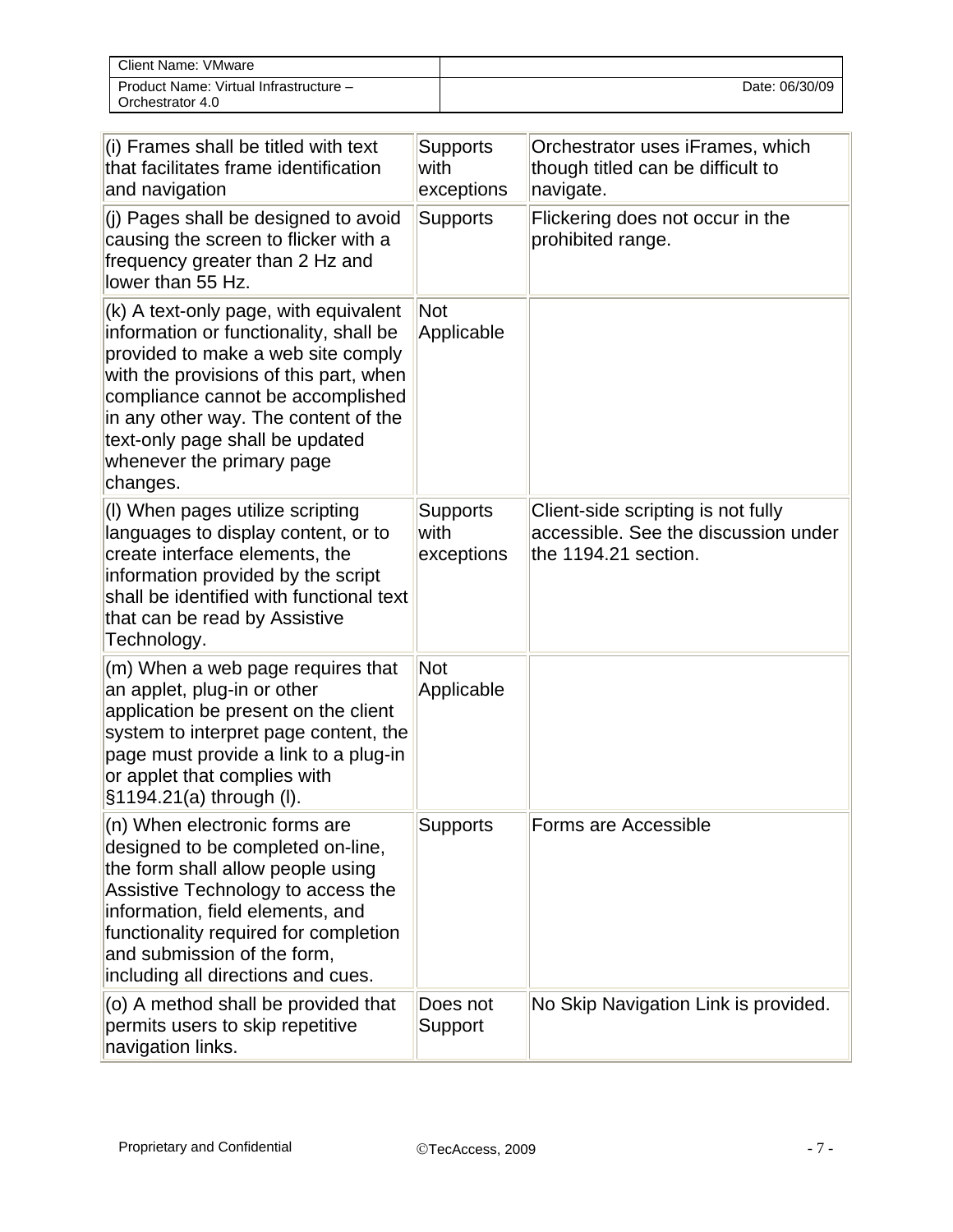| Client Name: VMware                                        |                |
|------------------------------------------------------------|----------------|
| Product Name: Virtual Infrastructure -<br>Orchestrator 4.0 | Date: 06/30/09 |

| $\vert$ (p) When a timed response is<br>required, the user shall be alerted<br>and given sufficient time to indicate<br>more time is required. | Not<br>Applicable |  |
|------------------------------------------------------------------------------------------------------------------------------------------------|-------------------|--|
|------------------------------------------------------------------------------------------------------------------------------------------------|-------------------|--|

| 1194.31 Functional performance criteria                                                                                                                                                                                                                                                                                             |                                       |                                                                                                                                                                                                                                                                                       |
|-------------------------------------------------------------------------------------------------------------------------------------------------------------------------------------------------------------------------------------------------------------------------------------------------------------------------------------|---------------------------------------|---------------------------------------------------------------------------------------------------------------------------------------------------------------------------------------------------------------------------------------------------------------------------------------|
| <b>Criteria</b>                                                                                                                                                                                                                                                                                                                     | <b>Supporting</b><br><b>Features</b>  | <b>Remarks and explanations</b>                                                                                                                                                                                                                                                       |
| (a) At least one mode of operation<br>and information retrieval that does<br>not require user vision shall be<br>provided, or support for assistive<br>technology used by people who are<br>blind or visually impaired shall be<br>provided.                                                                                        | <b>Supports</b><br>with<br>Exceptions | Virtual Infrastructure - Orchestrator 4.0<br>has some limitations that do not allow<br>full support for screen reader assistive<br>technology. Please reference the<br>included 1194.21 and 1194.22 for<br>specific details.                                                          |
| (b) At least one mode of operation<br>and information retrieval that does<br>not require visual acuity greater than<br>20/70 shall be provided in audio and<br>enlarged print output working<br>together or independently, or<br>support for assistive technology<br>used by people who are visually<br>impaired shall be provided. | <b>Supports</b><br>with<br>exceptions | Screen magnifiers do work with Virtual<br>Infrastructure - Orchestrator 4.0.<br>Virtual Infrastructure - Orchestrator 4.0<br>does not honor all Windows color and<br>high contrast settings and increased<br>text size.<br>Please reference the included 1194.21<br>specific details. |
| (c) At least one mode of operation<br>and information retrieval that does<br>not require user hearing shall be<br>provided, or support for assistive<br>technology used by people who are<br>deaf or hard of hearing shall be<br>provided.                                                                                          | <b>Supports</b>                       | Hearing is not required.                                                                                                                                                                                                                                                              |
| (d) Where audio information is<br>important for the use of a product, at<br>least one mode of operation and<br>information retrieval shall be<br>provided in an enhanced auditory<br>fashion, or support for assistive<br>hearing devices shall be provided.                                                                        | <b>Not</b><br>Applicable              | Audio is not present.                                                                                                                                                                                                                                                                 |

 $\overline{\phantom{0}}$